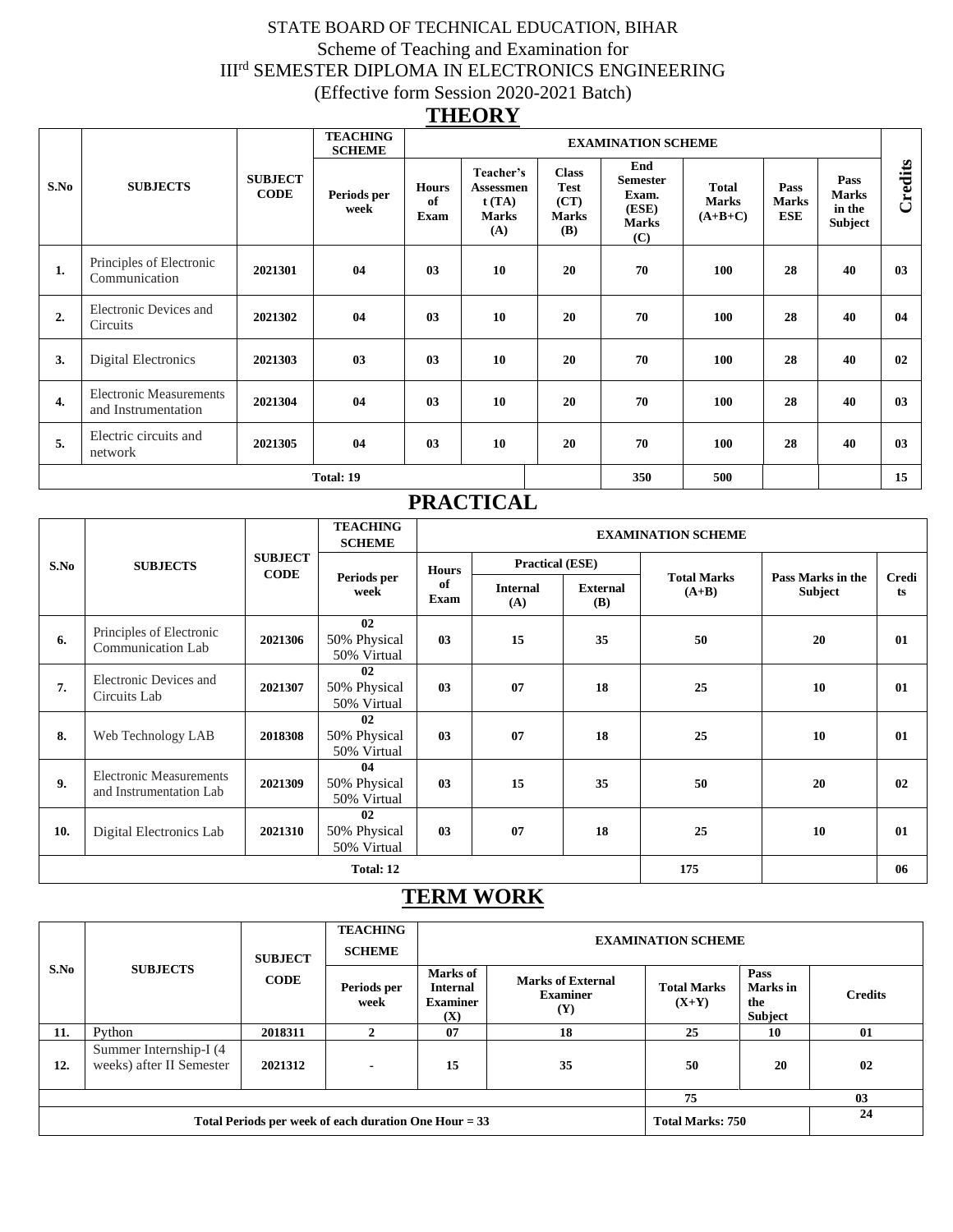## **Principles of Electronic Communication (Electronics Engineering Group)**

|                     | <b>Theory</b> |                                |                | No of Periods in One Session: 60 |  |     | <b>Credits</b> |
|---------------------|---------------|--------------------------------|----------------|----------------------------------|--|-----|----------------|
|                     |               | <b>No. of Periods Per Week</b> |                | <b>Full Marks</b>                |  | 100 |                |
| <b>Subject Code</b> |               |                                |                | <b>ESE</b>                       |  | 70  |                |
| 2021301             | 04            | ۰                              |                |                                  |  | 10  | 03             |
|                     |               | $\overline{\phantom{a}}$       | $\blacksquare$ |                                  |  | 20  |                |

#### **Course Content:**

|                   | <b>Contents (Theory)</b>                                                                                                                                                                                                                                                                              | Hrs. |
|-------------------|-------------------------------------------------------------------------------------------------------------------------------------------------------------------------------------------------------------------------------------------------------------------------------------------------------|------|
| <b>UNIT1</b>      | <b>ANALOG MODULATION:</b><br>Concept of frequency translation. Amplitude Modulation: Description of full AM, DSBSC,<br>SSB and VSB in time and frequency domains, methods of generation & demodulation,<br>descriptions of FM signal in time and frequency domains.                                   | 12   |
| UNIT <sub>2</sub> | <b>PULSE ANALOG MODULATION:</b><br>Ideal sampling, Sampling theorem, aliasing, interpolation, natural and flat top sampling in<br>time and frequency domains.                                                                                                                                         | 10   |
| UNIT <sub>3</sub> | <b>PCM &amp; DELTAMODULATION SYSTEMS:</b><br>Uniform and Non-uniform quantization. PCM and delta modulation, Signal to quantization<br>noise ratio in PCM and delta modulation.                                                                                                                       | 12   |
| <b>UNIT4</b>      | <b>DIGITALMODULATION:</b><br>Baseband transmission: Line coding (RZ, NRZ), inter symbol interference (ISI), pulse<br>shaping, Nyquist criterion for distortion free base band transmission, raised cosine<br>spectrum. Pass band transmission. Geometric interpretation of signals, orthogonalization | 12   |
| UNIT <sub>5</sub> | <b>SPREAD-SPECTRUM MODULATION:</b><br>Introduction, Pseudo-Noise sequences, direct sequence spread spectrum (DSSS) with<br>coherent BPSK, processing gain, probability of error, frequency-hop spread spectrum<br>(FHSS). Application of spread spectrum: CDMA.                                       | 14   |
|                   | <b>Total</b>                                                                                                                                                                                                                                                                                          | 60   |

#### **LEARNING RESOURCES:**

- 1. Principles of communication systems By Taub Schilling, T.M.H.
- 2. Fundamentals of communication systems By Proakis & Salehi, Pearson education
- 3. Communication Systems by Simon Hay kin, John Wiley
- 4. Communication Systems (Analog and Digital) By R.P.Singh, S.D. Sapre, T.M.H.
- 5. Modern Digital & Analog Communication by B.P.Lathi, Oxford Publications
- 6. Digital & Analog Communication Systems by K.S. Shanmugam, John Wiley
- 7. Principles of Electronic Communication Arun Majeswari FPH

- 1. Apply different modulation and demodulation techniques used in analog communication.
- 2. Identify and solve basic communication problems.
- 3. Analyze different transmitter and receiver circuits.
- 4. Compare and contrast design issues, advantages, disadvantages and limitations of analog communication systems.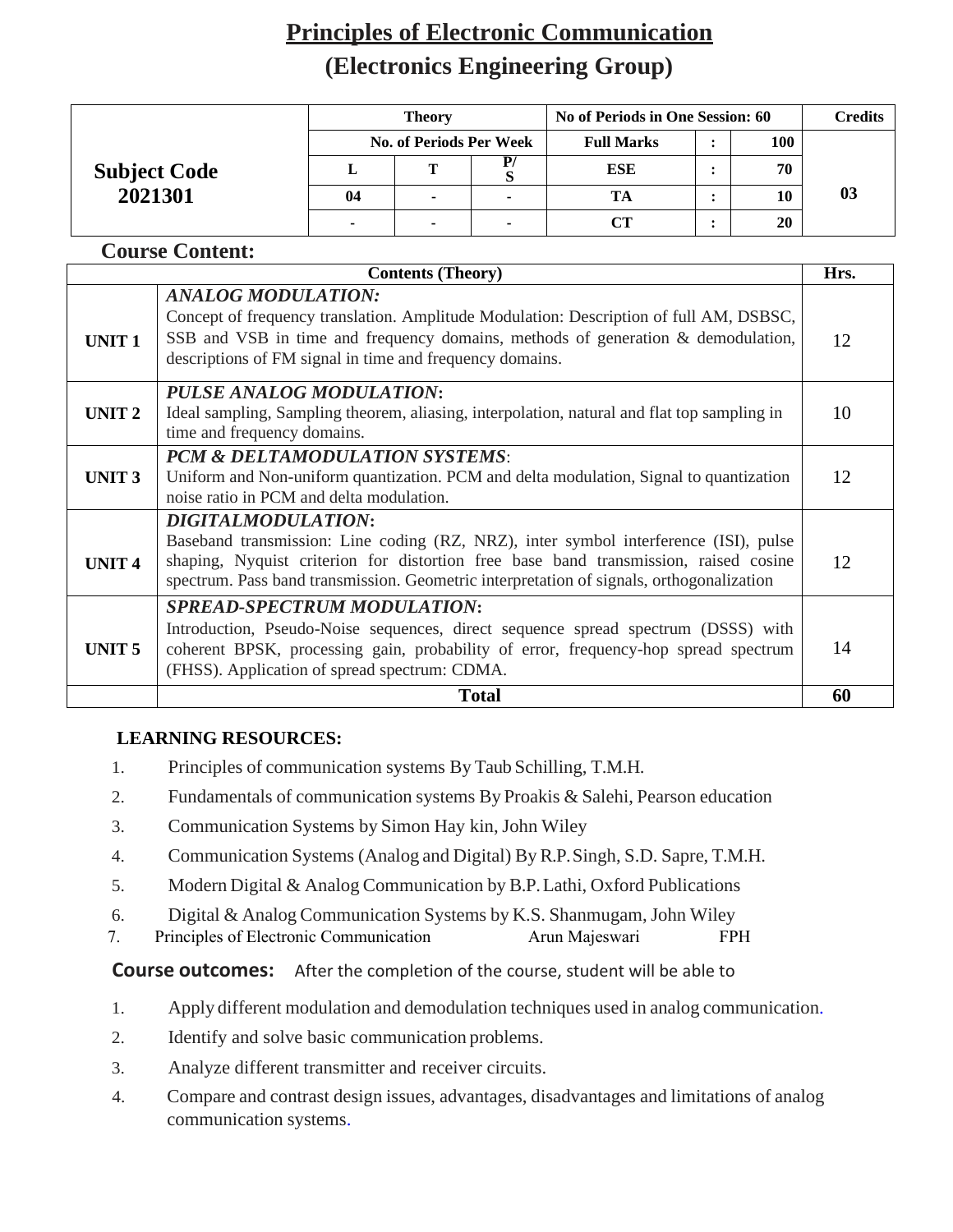## **Electronic Devices and Circuits (Electronics Engineering Group)**

|                                | <b>Theory</b>            |                                |     | No of Periods in One Session :60 |  |     | <b>Credits</b> |
|--------------------------------|--------------------------|--------------------------------|-----|----------------------------------|--|-----|----------------|
|                                |                          | <b>No. of Periods Per Week</b> |     | <b>Full Marks</b>                |  | 100 |                |
| <b>Subject Code</b><br>2021302 |                          | T                              | P/S | ESE                              |  | 70  |                |
|                                | 04                       |                                |     | TА                               |  | 10  | 04             |
|                                | $\overline{\phantom{a}}$ |                                |     |                                  |  | 20  |                |

### **Course Content:**

|                   | <b>Contents (Theory)</b>                                                                                                                                                                                                                                                                                                                                                          | <b>Hrs</b> |
|-------------------|-----------------------------------------------------------------------------------------------------------------------------------------------------------------------------------------------------------------------------------------------------------------------------------------------------------------------------------------------------------------------------------|------------|
| <b>UNIT1</b>      | <b>Semiconductor and Diodes</b><br>Definition, Extrinsic/Intrinsic, N-type & p-type<br>PN Junction Diode - Forward and Reverse Bias Characteristics<br>Zener Diode – Principle, characteristics, construction, working<br>Diode Rectifiers - Half Wave and Full Wave.<br>Filters $-$ C, LC and PI Filters.                                                                        | 14         |
| <b>UNIT2</b>      | <b>Bipolar Junction Transistor (BJT)</b><br>NPN and PNP Transistor – Operation and characteristics<br>Common Base Configuration - characteristics and working<br>Common Emitter next line Configuration – characteristics and working<br>Common Base Configuration – characteristics and working, High frequency model of BJT.<br>Classification of amplifiers, negative feedback | 14         |
|                   | <b>Field Effect Transistors</b>                                                                                                                                                                                                                                                                                                                                                   |            |
| <b>UNIT3</b>      | FET - Working Principle, Classification MOSFET Small Signal model<br>N-Channel/P-Channel MOSFETs – characteristics, enhancement and depletion mode,<br>MOS- FET as a Switch Common Source Amplifiers<br>Uni-Junction Transistor – equivalent circuit and operation                                                                                                                | 12         |
| <b>UNIT4</b>      | <b>SCR, DIAC &amp; TRIAC</b><br>SCR – Construction, operation, working, characteristics, DIAC - Construction, operation,<br>working, characteristics, TRIAC - Construction, operation, working, characteristics, SCR<br>and MOSFET as a Switch, DIAC as bidirectional switch Comparison of SCR, DIAC,<br>TRIAC, MOSFET                                                            | 10         |
| UNIT <sub>5</sub> | <b>Amplifiers and Oscillators</b><br>Feedback Amplifiers – Properties of negative Feedback, impact of feedback on different<br>parameters<br>Basic Feedback Amplifier Topologies: Voltage Series, Voltage Shunt, Current Series,<br><b>Current Shunt</b><br>Oscillator - Basic Principles, Crystal Oscillator, Non-linear/ Pulse<br>Oscillator                                    | 10         |
|                   | <b>Total</b>                                                                                                                                                                                                                                                                                                                                                                      | 60         |

#### **LEARNING RESOURCES:**

| <b>S. No.</b> | <b>Title of Book</b>    | <b>Author</b>         | <b>Publication</b>                            |
|---------------|-------------------------|-----------------------|-----------------------------------------------|
|               | <b>Analog Circuits</b>  | A.K. Maini            | Khanna Publishing House                       |
|               |                         |                       | Ed. 2018 (ISBN: 978-93-86173-584)             |
| 2.            | Electronic Devices and  | S. Saliva Hanan and   | McGraw Hill Education; Fourth edition (1 July |
|               | <b>Circuits</b>         | N. Suresh Kumar       | 2017)                                         |
|               |                         |                       | ISBN: 978-9339219505                          |
|               | Electronics Devices and | Boylested & Nash-Elsy | Pearson Education India; 11 edition (2015)    |
|               | circuit theory          |                       | ISBN: 978-9332542600                          |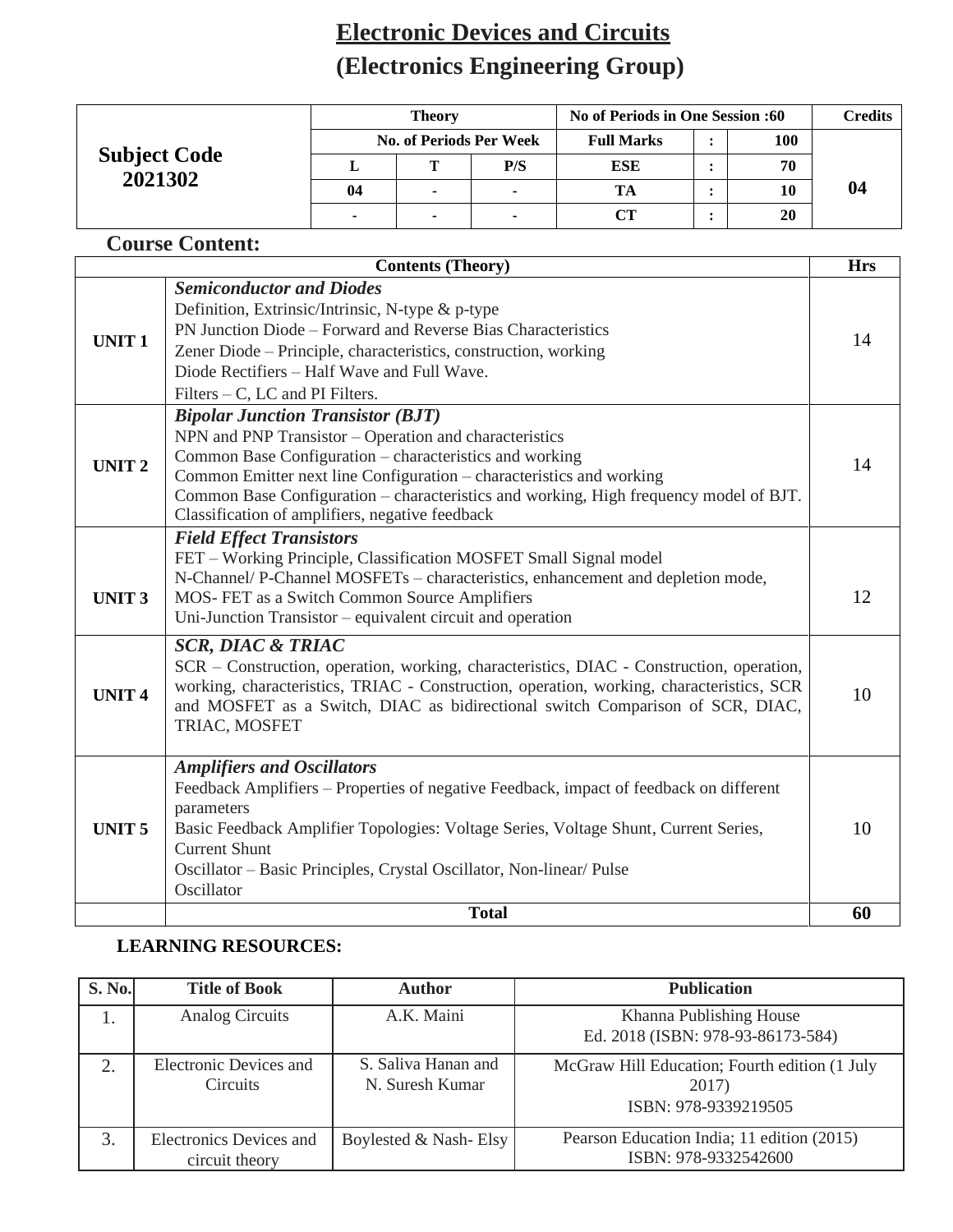|     | <b>Electronic Principles</b>          | Albert Melvino & David<br><b>Bates</b> | Tata McGraw Hill Publication 2010 ISBN:<br>978-0070634244       |
|-----|---------------------------------------|----------------------------------------|-----------------------------------------------------------------|
| J . | Electronics Devices $\&$<br>Circuits: | Jacob Millman                          | McGraw Hill Education; 4 edition (2015)<br>ISBN: 978-9339219543 |

- 1. Understand the working principle of PN junction diode and rectifiers.
- 2. Use transistor as low power amplifier.
- 3. Use MOSFET as switch and high-power applications.
- 4. Understand the working principle and characteristics of SCR, DIAC and TRIAC.
- 5. Use BJT as feedback amplifier and waveform generator.
- 6. Electronic Devices and Circuits Manish Sabharwal FPH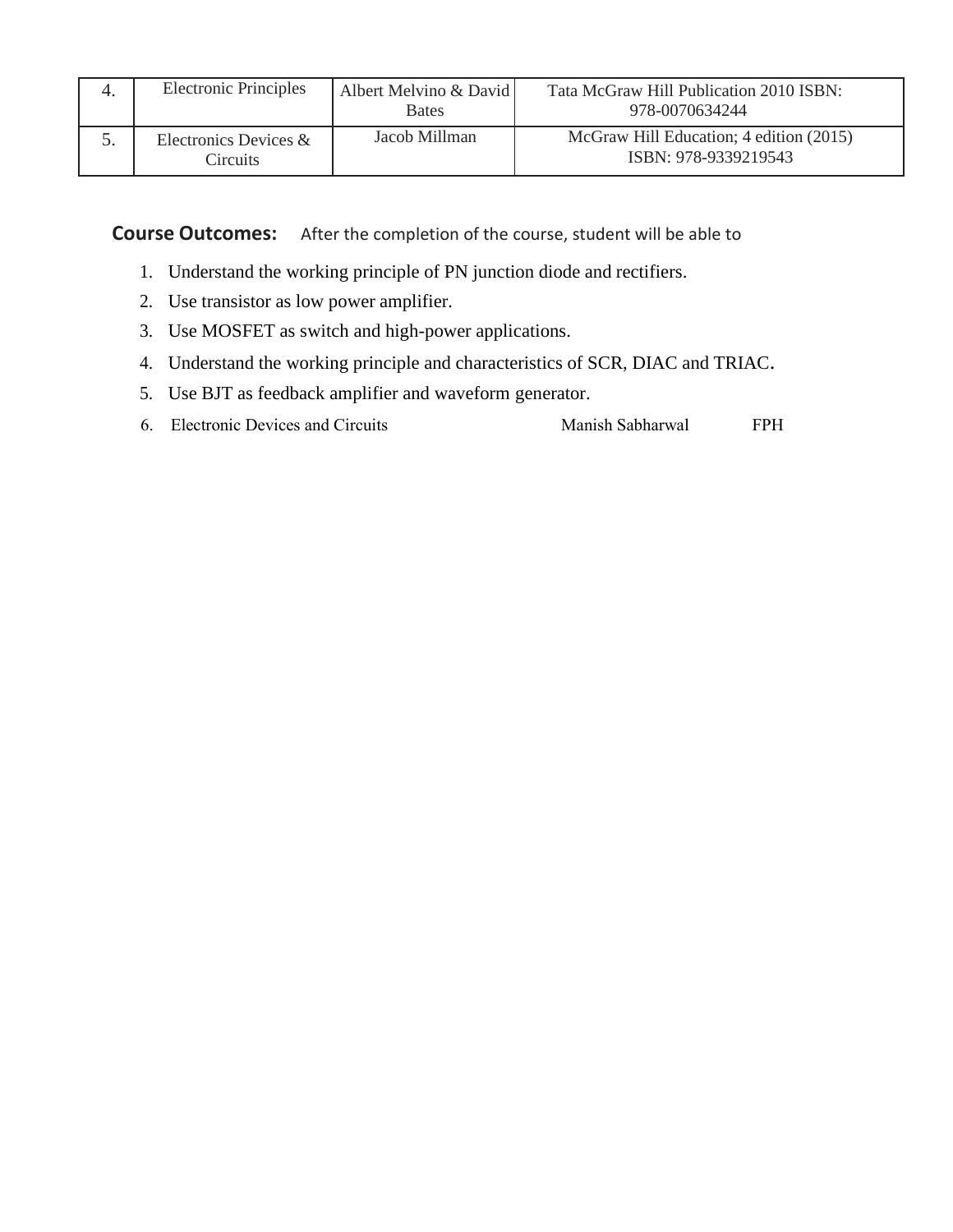## **Digital Electronics (Electronics Engineering Group)**

|                                | <b>Theory</b>            |                                |     | No of Periods in One Session :50 |  |            | Credits |  |  |
|--------------------------------|--------------------------|--------------------------------|-----|----------------------------------|--|------------|---------|--|--|
|                                |                          | <b>No. of Periods Per Week</b> |     | <b>Full Marks</b>                |  | <b>100</b> |         |  |  |
| <b>Subject Code</b><br>2021303 |                          |                                | P/S | ESE                              |  | 70         |         |  |  |
|                                | 03                       |                                |     | TА                               |  |            | 02      |  |  |
|                                | $\overline{\phantom{0}}$ |                                |     |                                  |  | 20         |         |  |  |

### **Course Content:**

|               | <b>Contents (Theory)</b>                                                                                                                                                                                                                                                                                                                                             | <b>Hrs</b> |
|---------------|----------------------------------------------------------------------------------------------------------------------------------------------------------------------------------------------------------------------------------------------------------------------------------------------------------------------------------------------------------------------|------------|
| <b>UNIT1</b>  | <b>Number Systems &amp; Boolean Algebra</b><br>Introduction to different number systems - Binary, Octal, Decimal, Hexadecimal<br>Conversion from one number system to another. Boolean variables - Rules and laws of<br>Boolean Algebra, De-Morgan's Theorem<br>Karnaugh Maps and their use for simplification of Boolean expressions                                | 08         |
| <b>UNIT 2</b> | <b>Logic Gates</b><br>Logic Gates – AND, OR, NOT, NAND, NOR, XOR, XNOR: Symbolic representation and<br>truth table<br>Implementation of Boolean expressions and Logic Functions using gates Simplification<br>of expressions                                                                                                                                         | 08         |
| <b>UNIT3</b>  | <b>Combinational Logic Circuits</b><br>Arithmetic Circuits – Addition, Subtraction, 1's 2's Complement, Half Adder, Full Adder,<br>Half Subtractor, Full Subtractor, Parallel and Series Adders, Encoder, Decoder<br>Multiplexer - 2 to 1 MUX, 4 to 1 MUX, 8 to 1 MUX. Applications<br>Demultiplexer – 1 to 2 DEMUX, 1-4 DEMUX, 1-8 DEMUX                            | 12         |
| <b>UNIT4</b>  | <b>Sequential Logic Circuits</b><br>Flip Flops - SR, JK, T, D, FF, JK-MS, Triggering<br>Counters – 4 bit Up – Down Counters, Asynchronous/ Ripple Counter, Decade Counter-<br>Mod 3, Mod 7 Counter, Johnson Counter, Ring Counter Registers – 4bit Shift Register:<br>Serial In Serial Out, Serial in Parallel Out, Parallel In Serial Out, Parallel In Parallel Out | 12         |
| <b>UNIT5</b>  | <b>Memory Devices</b><br>Classification of Memories – RAM Organization, Address Lines and Memory Sixe, Static<br>RAM, Bipolar RAM, cell Dynamic RAM, D RAM, DDR RAM<br>Read Only memory – ROM organization, Expanding memory, PROM, EPROM,<br>EEPROM, Flash memory<br>Data Converters - Digital to Analog converters, Analog to Digital Converters                   | 10         |
|               | <b>Total</b>                                                                                                                                                                                                                                                                                                                                                         | 50         |

### **LEARNING RESOURCES:**

| S. No.         | <b>Title of Book</b>                     | <b>Author</b>                            | <b>Publication</b>                                                                                  |
|----------------|------------------------------------------|------------------------------------------|-----------------------------------------------------------------------------------------------------|
|                | Digital principles $&$ Ap-<br>plications | Albert Paul Melvino &<br>Donald P. Leach | McGraw Hill Education; Eighth edition ISBN: 978-<br>9339203405                                      |
| $\gamma$<br>۷. | Digital Electronics                      | L. Tok<br>Roger<br>Heim<br>Macmillan     | McGraw-Hill Education (ISE Editions); International 2<br>Revised ed edition<br>ISBN: 978-0071167963 |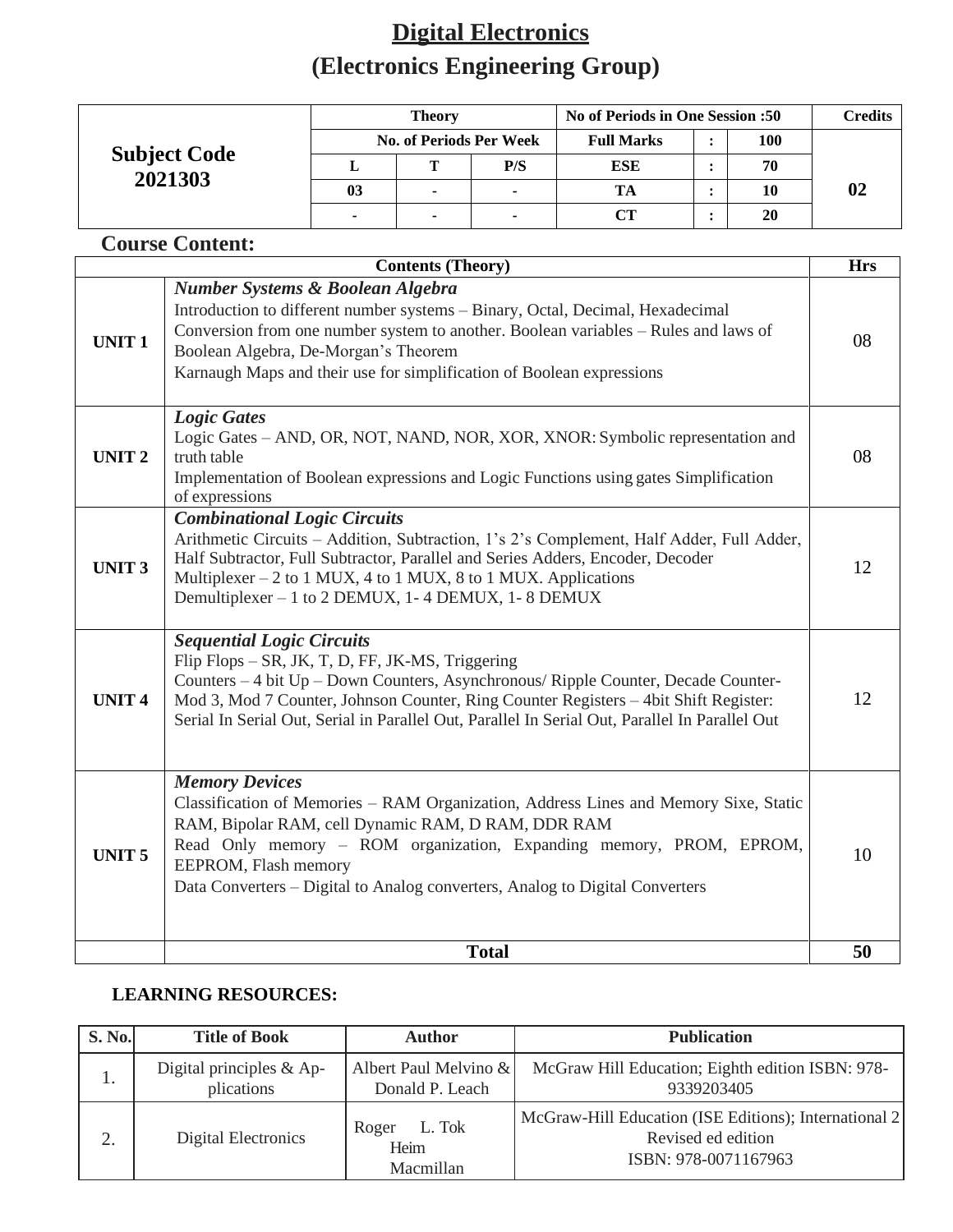| 3. | Digital Electronics – an<br>introduction to theory and<br>practice | William H.<br>Goth-Mann | Prentice Hall India Learning Private Limited; 2 edition<br>ISBN: 978-8120303485 |
|----|--------------------------------------------------------------------|-------------------------|---------------------------------------------------------------------------------|
| 4. | Fundamentals of Logic<br>Design                                    | Charles H. Roth Jr.     | Jaco Publishing House; First edition ISBN: 978-<br>8172247744                   |
| 5. | Digital Electronics                                                | R. Anand                | Khanna Publications, New Delhi (Edition 2018) ISBN:<br>978-93-82609445          |

- 1. Use number system and codes for interpreting working of digital system.
- 2. Use Boolean expressions to realize logic circuits.
- 3. Build simple combinational circuits.
- 4. Build simple sequential circuits.
- 5. Test data converters and PLDs in digital electronic systems.
- 6. Digital Electronics P.Mahapatra FPH 7. Digital Electronics Deepak rathi FPH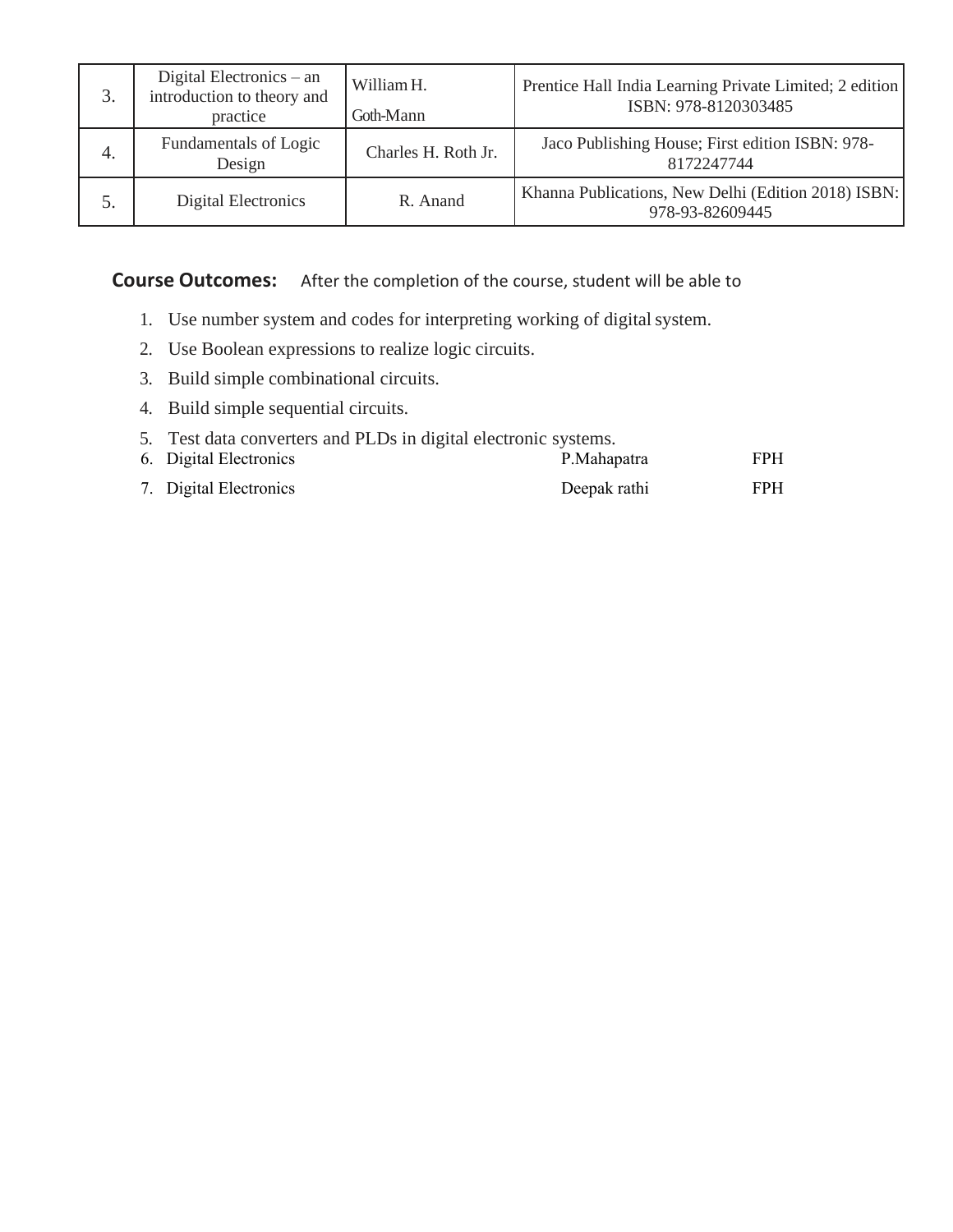# **Electronic Measurements and Instrumentation**

## **(Electronics Engineering Group)**

|                     |                                | <b>Theory</b> |     | No of Periods in One Session :60 | <b>Credits</b> |    |
|---------------------|--------------------------------|---------------|-----|----------------------------------|----------------|----|
|                     | <b>No. of Periods Per Week</b> |               |     | <b>Full Marks</b>                | 100            |    |
| <b>Subject Code</b> |                                | m             | P/S | <b>ESE</b>                       | 70             |    |
| 2021304             | 04                             |               |     |                                  | 10             | 03 |
|                     | $\overline{\phantom{0}}$       |               |     |                                  | 20             |    |

### **Course Content:**

|               | <b>Contents (Theory)</b>                                                                                                                                                                                                                                                                                                                 | <b>Hrs</b> |
|---------------|------------------------------------------------------------------------------------------------------------------------------------------------------------------------------------------------------------------------------------------------------------------------------------------------------------------------------------------|------------|
| <b>UNIT1</b>  | <b>Basics of Measurements and Bridges</b><br>Accuracy & precision, Resolution Types of Errors DC Bridges - Wheatstone and Kelvin<br>Double Bridge<br>AC Bridges - Maxwell's Bridge, Hay's Bridge, Anderson Bridge, De- Sauty's Bridge                                                                                                    | 12         |
| <b>UNIT2</b>  | <b>Potentiometer</b><br>Basic DC slide wire Potentiometer Crompton's DC Potentiometer Applications of DC<br>Potentiometer AC Potentiometers Applications of AC Potentiometers                                                                                                                                                            | 10         |
| <b>UNIT3</b>  | <b>Measuring Instruments</b><br>Permanent Magnet Moving Coil Instruments (PMMC) Moving Iron type Instruments (MI)<br>Electro Dynamo Type Instruments Single Phase Energy Meter                                                                                                                                                           | 08         |
| <b>UNIT4</b>  | <b>Electronic Instruments</b><br>Electronic Voltmeter and Digital Voltmeter Electronic Multimeters Q – Meter Vector<br><b>Impedance Mete</b>                                                                                                                                                                                             | 08         |
| <b>UNIT5</b>  | <b>Oscilloscopes</b><br>Cathode ray tube: construction, operation, screens, graticules Vertical deflection system,<br>Horizontal deflection system, Delay line, Measurement of frequency, time delay, phase<br>angle and modulation index (trapezoidal method)<br>Oscilloscope probe: Structure of 1:1 and 10:1 probe Multiple Trace CRO | 10         |
| <b>UNIT 6</b> | <b>Transducers</b><br>Classification, Selection Criteria, Characteristics, Construction, Working Principles and<br>Application of following Transducers:<br>RTD, Thermocouple, Thermistor LVDT, Strain Gauge Load Cell<br>Piezoelectric Transducers                                                                                      | 12         |
|               | <b>Total</b>                                                                                                                                                                                                                                                                                                                             | 60         |

### **LEARNING RESOURCES:**

| <b>S. No.</b> | <b>Title of Book</b>                                 | Author       | <b>Publication</b>        |
|---------------|------------------------------------------------------|--------------|---------------------------|
| . .           | Electrical & Electronic<br>Measurement & Instruments | A.K. Sawhney | Dhanpat Rai & Sons, India |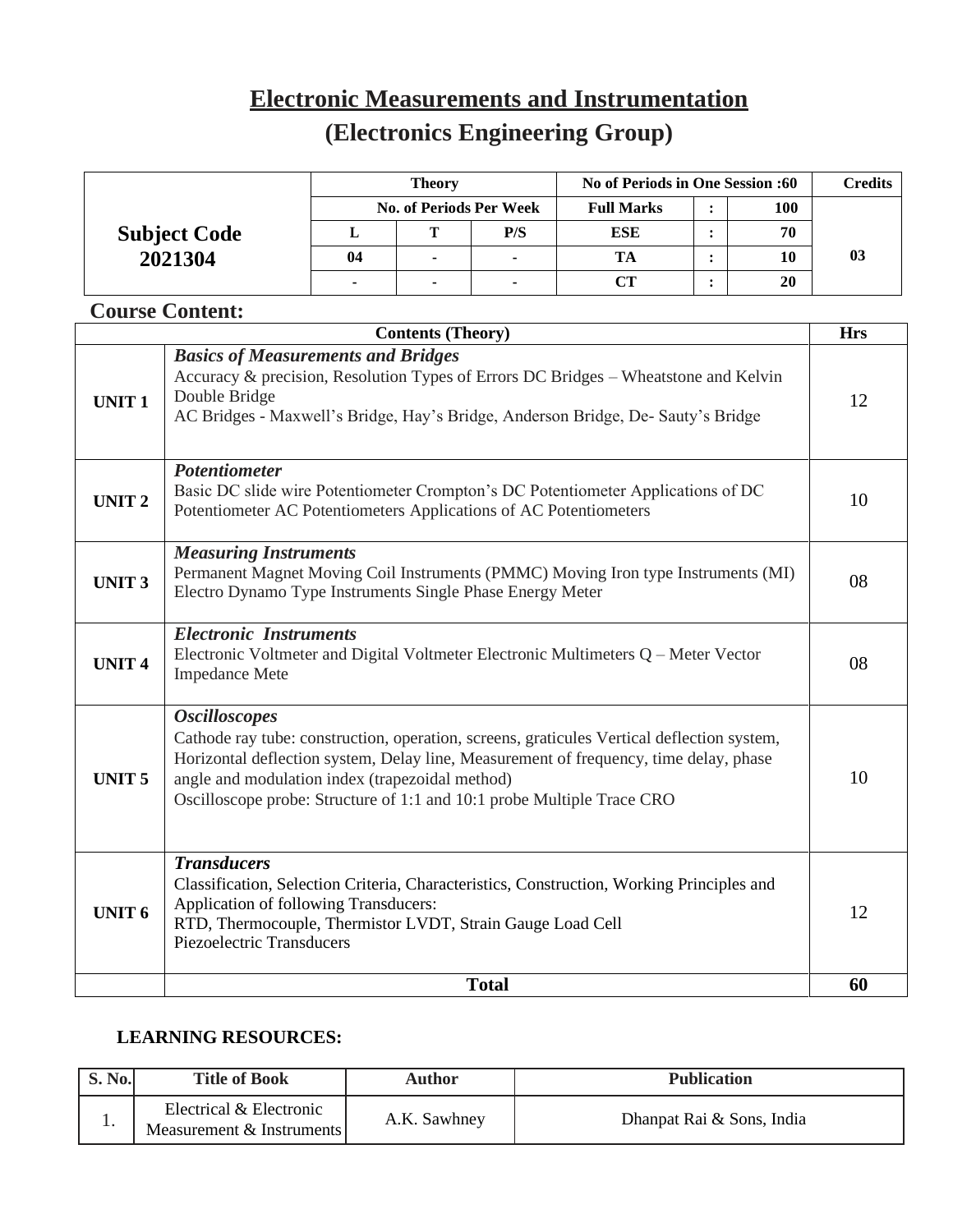| 2. | Electronic Instrument and<br><b>Measurement Technique</b>               | W.D. Cooper                                                                   | Prentice Hall International, India. |
|----|-------------------------------------------------------------------------|-------------------------------------------------------------------------------|-------------------------------------|
| 3. | Electronic Measurement &<br>Instrumentation                             | J.G. Joshi                                                                    | Khanna Publishing House, Delhi      |
| 4. | Measurement systems<br>application and design                           | E.O. Develin and D.<br>N. Manic                                               | The McGraw-Hill                     |
| 5. | <b>Electronic Measurements and</b><br>Instrumentation                   | Oliver and Cage                                                               | The McGraw-Hill                     |
| 6. | <b>Basic Electrical</b><br>Measurement                                  | M.B. Stout                                                                    | Prentice hall of India, India       |
| 7. | Electronic Instrumentation                                              | H. S. Kalsi                                                                   | The McGraw-Hill                     |
| 8. | <b>Electrical and Electronics</b><br>Measurement and<br>Instrumentation | Prithwiraj Pukrait,<br>Bud-haditya Biswas,<br>Santana Das,<br>Chiranjib Coley | The McGraw-Hill                     |

- 1. Understand the working of various types of AC and DC bridges.
- 2. Use the relevant instrument to measure specified parameters.
- 3. Calibrate different electronic instrument.
- 4. Interpret working of various types of sensors and transducers.
- 5. Use various types of transducers and sensors to measure quantities.
- 6. Electronic Measurements and Instrumentation Neeraj Bhargava FPH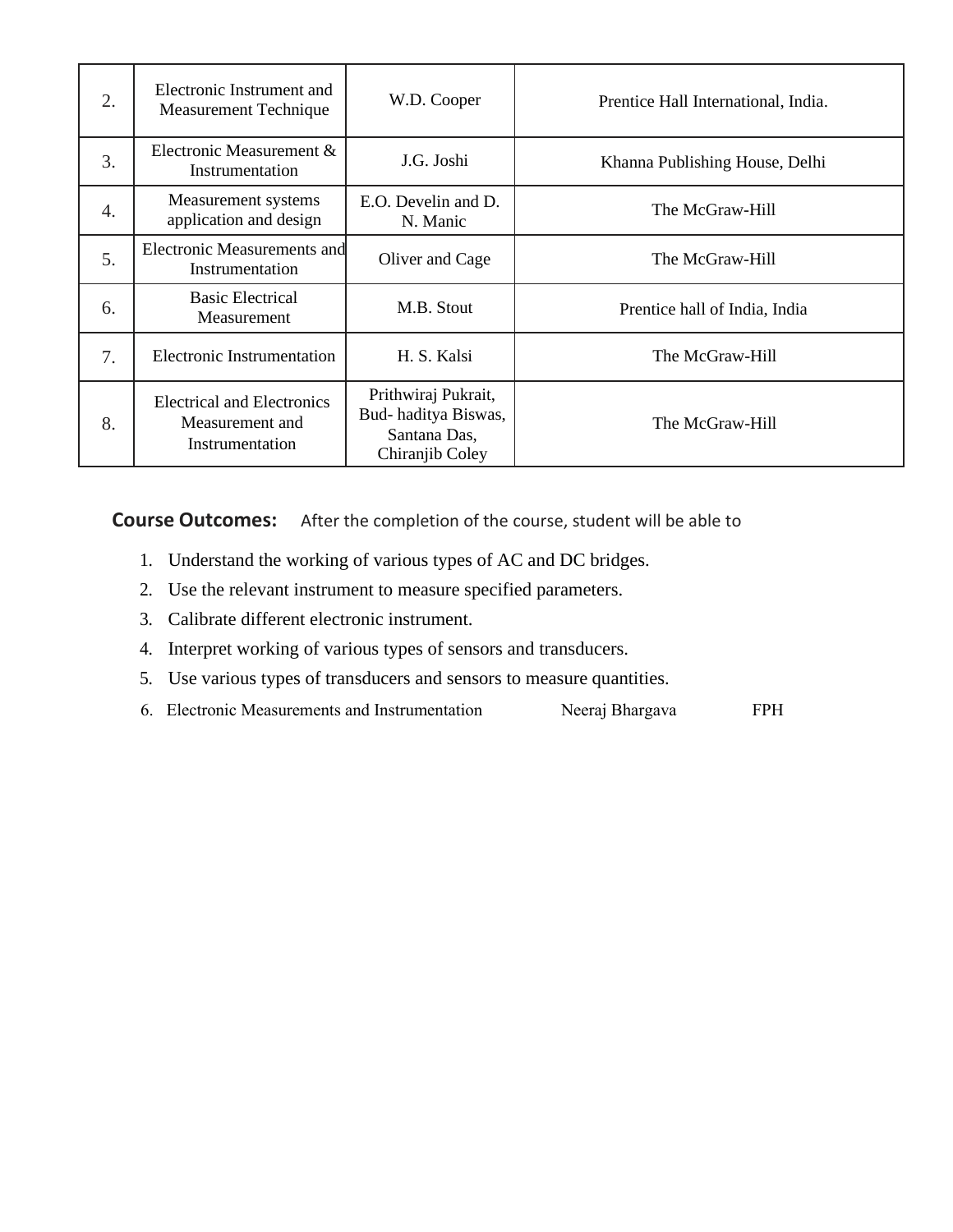## **Electric Circuits and Network (Electronics Engineering Group)**

|                     | <b>Theory</b>                  |                          |     | No of Periods in One Session :50 | <b>Credits</b> |    |
|---------------------|--------------------------------|--------------------------|-----|----------------------------------|----------------|----|
|                     | <b>No. of Periods Per Week</b> |                          |     | <b>Full Marks</b>                | 100            |    |
| <b>Subject Code</b> |                                |                          | P/S | <b>ESE</b>                       | 70             |    |
| 2021305             | 04                             |                          |     | TA                               | 10             | 03 |
|                     |                                | $\overline{\phantom{a}}$ |     | CТ                               | 20             |    |

#### **Course Content: Contents (Theory) Hrs. UNIT 1** *Basics of Network and Network Theorem* Node and Mesh Analysis Superposition Theorem Thevenin Theorem Norton Theorem Maximum Power transfer theorem Reciprocity Theorem 12 **UNIT 2** *Graph Theory* Graph of network, tree, incidence matrix F Tie-Set Analysis F Cut-Set Analysis Analysis of resistive network using tie-set and cut-set Duality <sup>06</sup> **UNIT 3** *Time Domain and Frequency Domain Analysis* Solution of first and second order differential equations for Series and parallel R-L, R-C, R-L-C circuits Initial and Final conditions in network elements Forced and Free response, time constants Steady State and Transient State Response Analysis of electrical circuits using Laplace Transform for standard inputs (unit, Ramp, Step) 12 **UNIT 4** *Trigonometric and exponential Fourier series* Discrete spectra and symmetry of waveform Steady state response of a network to non-sinusoidal periodic inputs, power factor, effective values Fourier transform and continuous spectra 10 **UNIT 5** *Two Port Network* Two Port Network Open Circuit Impedance Parameters Short Circuit Admittance Parameters Transmission **Parameters** Hybrid Parameters 10

Interrelationship of Two Port Network Inter Connection of Two Port Network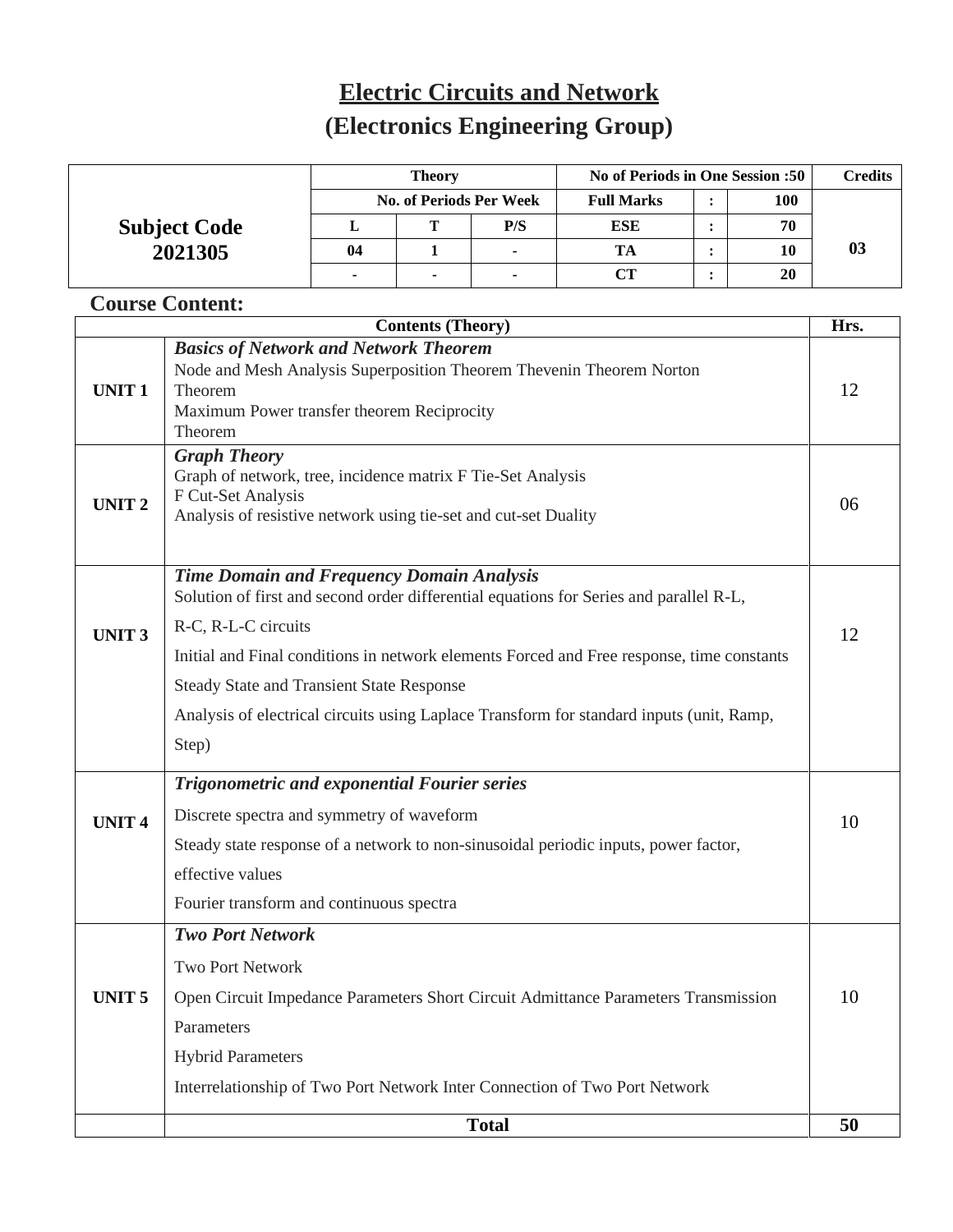#### **LEARNING RESOURCES:**

| <b>S. No.</b> | <b>Title of Book</b>                   | <b>Author</b>                                    | <b>Publication</b>                    |
|---------------|----------------------------------------|--------------------------------------------------|---------------------------------------|
| 1.            | Networks and Systems                   | Ashfaq Husain                                    | Khanna Publishing House               |
| 2.            | <b>Network Analysis</b>                | M. E. Van Valkenburg                             | Prentice Hall of India                |
| 3.            | <b>Engineering Circuit</b><br>Analysis | W. H. Hayat, J. E.<br>Kemery and S. M.<br>Durbin | McGraw Hill                           |
| 4.            | <b>Electrical Circuits</b>             | Joseph Ed minister                               | Schumm's Outline, Tata McGraw<br>Hill |
| 5.            | <b>Basic Circuit Theory</b>            | Lawrence P.<br>Huelsman                          | Prentice Hall of India                |
| 6.            | Network & Systems                      | D. Roy Choudhury                                 | Wiley Eastern Ltd                     |
| 7.            | Linear Circuit Analysis                | De Carlo and Lin                                 | <b>Oxford Press</b>                   |

- 1. Use network theorems to determine the various parameters in circuits.
- 2. Obtain circuit matrices of linear graphs and analyze networks using graph theory.
- 3. Analyze circuits in time and frequency domain.
- 4. Write given functions in terms of Fourier series.
- 5. Use two port networks to determine the circuit parameters.

| 6. Electric Circuits and Networks | Umesh Kumar  | FPH. |
|-----------------------------------|--------------|------|
| 7. Electric Circuits and Networks | Kamal Mishra | FPH. |
| 8. Network Theory                 | Umesh Kumar  | FPH. |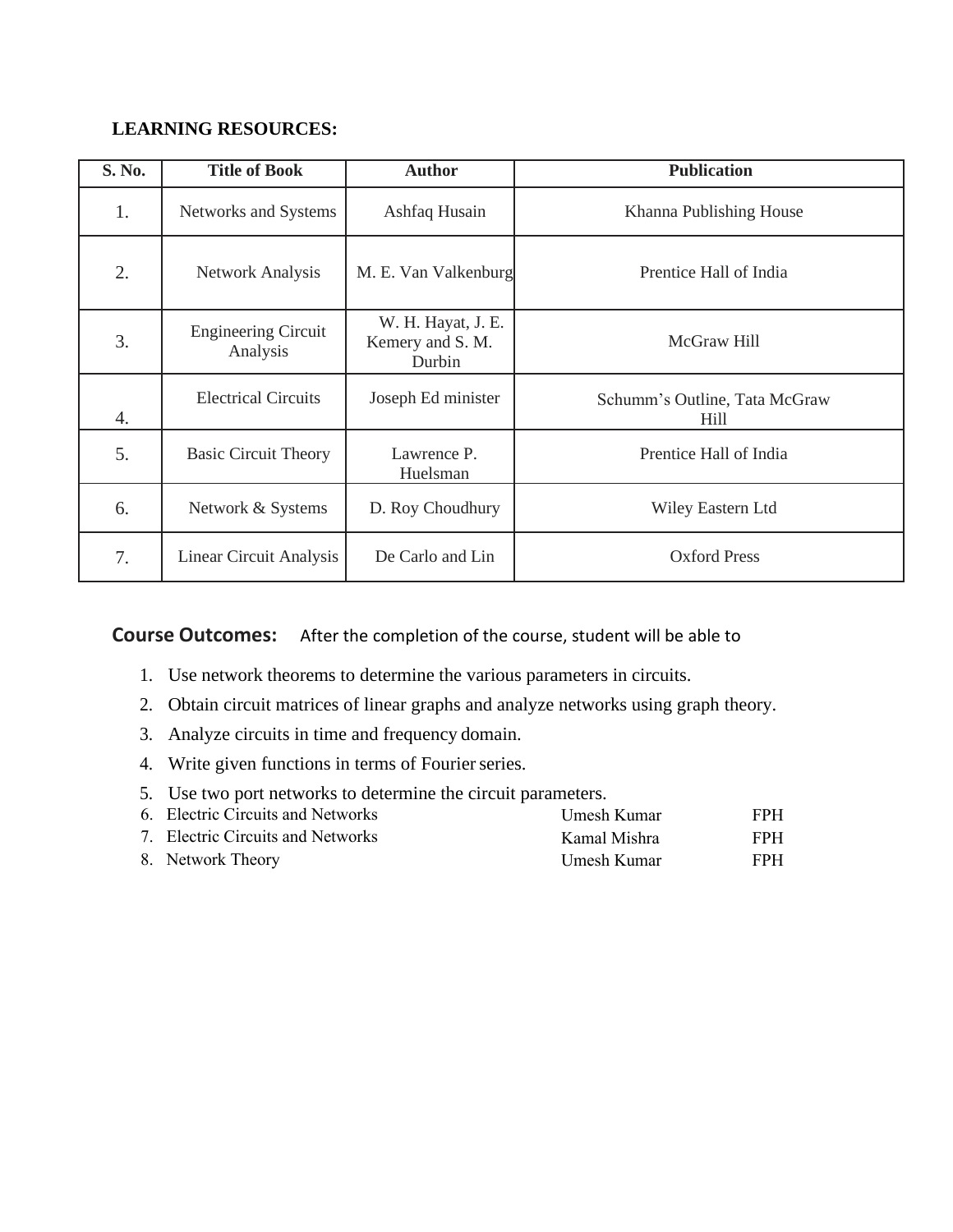## **Principles of Electronic Communication Lab (Electronics Engineering Group)**

|                     |   | <b>Theory</b> |                         | No of Periods in One Session: 24 |  |    | <b>Credits</b>   |
|---------------------|---|---------------|-------------------------|----------------------------------|--|----|------------------|
|                     |   |               | No. of Periods Per Week | <b>Full Marks</b>                |  | 50 |                  |
| <b>Subject Code</b> |   |               |                         | <b>Internal</b>                  |  | 15 |                  |
| 2021306             |   |               | 02                      | <b>External</b>                  |  | 35 | $\boldsymbol{0}$ |
|                     | - |               |                         |                                  |  |    |                  |

### **PRACTICALS/ EXERCISES**

.

| S.<br>N <sub>0</sub> | <b>Practical Outcomes (Pros)</b>                                                                                                   | Hrs. |
|----------------------|------------------------------------------------------------------------------------------------------------------------------------|------|
| $\mathbf{1}$         | Harmonic analysis of a square wave of modulated waveform: measures modulation index                                                |      |
|                      |                                                                                                                                    | 04   |
| $\overline{2}$       | To modulate a high frequency carrier with sinusoidal signal to obtain FM signal                                                    | 02   |
| 3                    | To study and observe the operation of a super heterodyne receiver                                                                  | 02   |
| $\overline{4}$       | To modulate a pulse carrier with sinusoidal signal to obtain PWM signal and demodulate it                                          | 04   |
| 5                    | To modulate a pulse carrier with sinusoidal signal to obtain PPM signal and demodulate it                                          | 04   |
| 6                    | To observe pulse amplitude modulated waveform and its demodulation.                                                                | 04   |
| 7                    | To observe the operation of a PCM encoder and decoder. To consider reason for using digital<br>signal x-missions of analog signals | 02   |
| 8                    | To study $\&$ observe the amplitude response of automatic gain controller (AGC)                                                    | 02   |
|                      | Total=                                                                                                                             | 24   |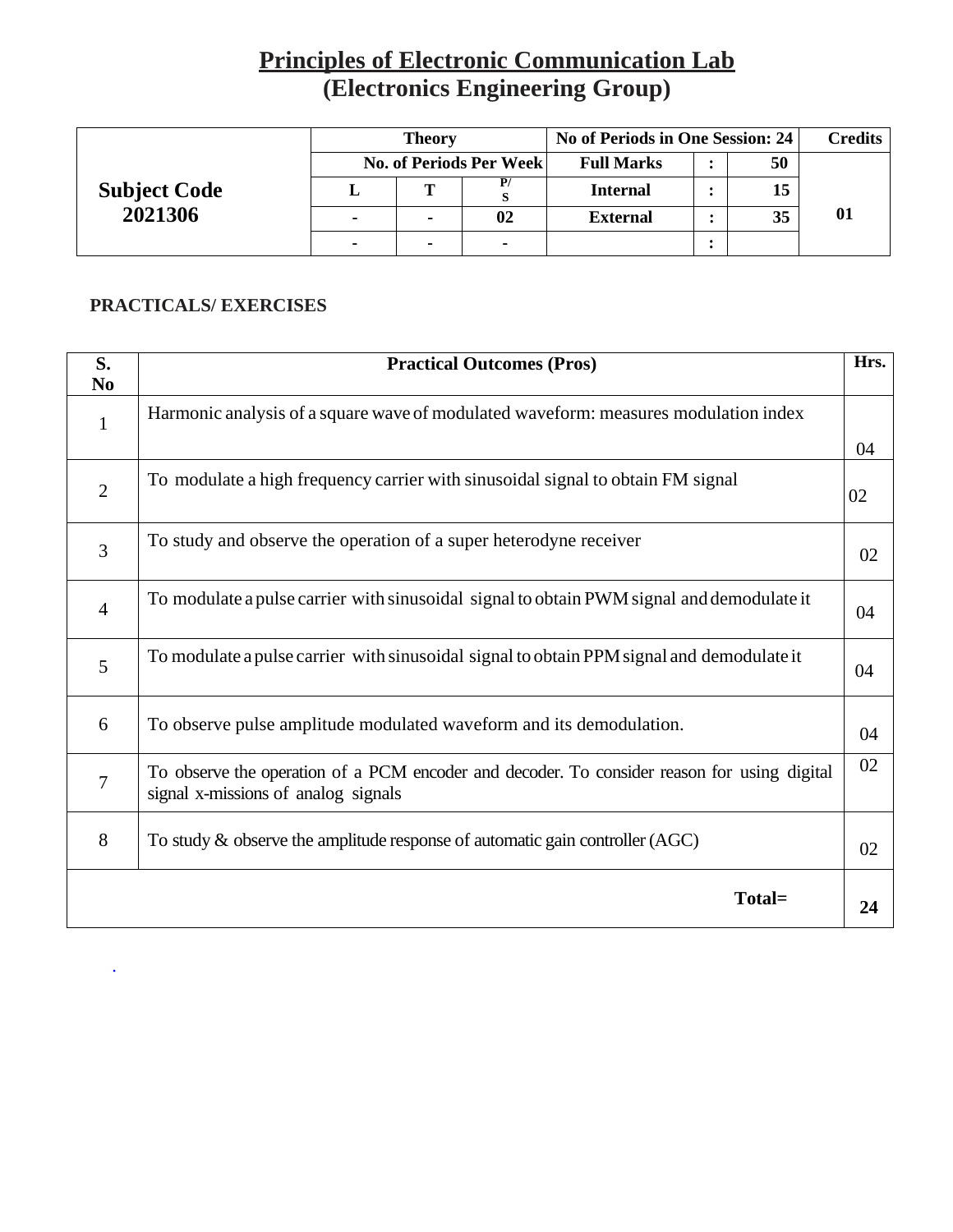### **Electronic Devices and Circuits Lab (Electronics Engineering Group)**

|                     | <b>Theory</b>                  |                |     | No of Periods in One Session: 26 |  |    | Credits          |
|---------------------|--------------------------------|----------------|-----|----------------------------------|--|----|------------------|
|                     | <b>No. of Periods Per Week</b> |                |     | <b>Full Marks</b>                |  | 25 |                  |
| <b>Subject Code</b> |                                | m              | P/S | <b>Internal</b>                  |  | 07 |                  |
| 2021307             |                                | $\blacksquare$ | 02  | <b>External</b>                  |  | 18 | $\boldsymbol{0}$ |
|                     | ۰                              |                |     |                                  |  |    |                  |

### **PRACTICALS/ EXERCISES**

| S. No. | <b>Practical Outcomes (Pros)</b>                                                                                                                     | $\bf H$ |
|--------|------------------------------------------------------------------------------------------------------------------------------------------------------|---------|
|        |                                                                                                                                                      |         |
|        |                                                                                                                                                      |         |
| 1.     | Construct the circuit and plot the VI characteristics of the PN Junction Diode,<br>find the cut in voltage                                           | 02      |
| 2.     | Construct the circuit and plot the characteristics of a Zener Diode. Find the<br>breakdown voltage                                                   | 02      |
| 3.     | Construct a Half Wave Rectifier and obtain regulation characteristics - Without<br>Filters and with Filters. Compare the results                     | 02      |
| 4.     | Construct a Full Wave Rectifier and obtain regulation characteristics - Without<br>Filters and with Filters. Compare the results                     | 02      |
| 5.     | Construct a Bridge Rectifier and obtain regulation characteristics - Without Filters and<br>with Filters                                             | 02      |
| 6.     | Obtain the characteristics of DIAC and TRIAC                                                                                                         | 02      |
| 7.     | Simulate half wave, full wave and bridge rectifier using simulation tool like<br>PSpice/ Orcad/ Multisim.                                            | 02      |
| 8.     | Develop a simulation model for Voltage Series and Voltage Shunt Feedback Amplifiers                                                                  | 02      |
| 9.     | Develop circuits for Voltage Series and Voltage Shunt Feedback Amplifiers and obtain<br>output plots. Compare the results with the simulation model. | 02      |
| 10.    | Develop a simulation model for Current Series and Current Shunt Feedback<br>Amplifiers                                                               | 04      |
| 11.    | Develop circuits for Current Series and Current Shunt Feedback Amplifiers and obtain<br>output plots. Compare the results with the simulation model. | 04      |
|        | Total=                                                                                                                                               | 26      |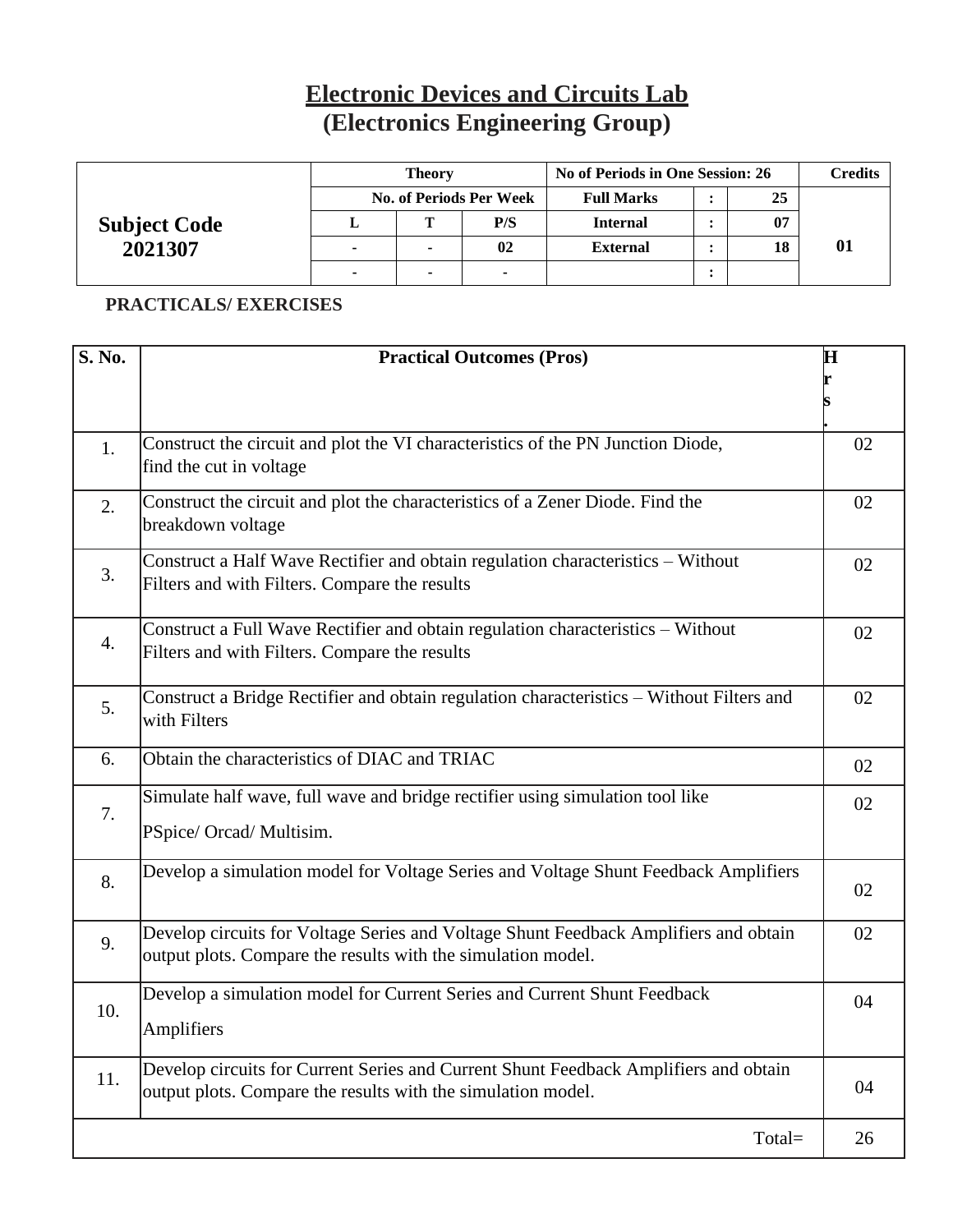## **WEB TECHNOLOGY LAB**

|                |                         | <b>Practical</b> |                    | No. of period in one session: | Credits |  |
|----------------|-------------------------|------------------|--------------------|-------------------------------|---------|--|
| <b>SUBJECT</b> | No. of Periods per Week |                  | <b>Full Marks:</b> | 25                            |         |  |
| <b>CODE:</b>   |                         | $\mathbf{r}$     | P/S                | <b>ESE</b>                    | 25      |  |
| 2018308        |                         |                  | 02                 | Internal                      | 07      |  |
|                |                         |                  |                    | External                      | 18      |  |

#### **Course Learning Objectives:**

This Lab course is intended to practice whatever is taught in theory class of 'Web Technologies'. Some of the things that should necessary be covered in lab.

#### **Course outcomes:**

Student will be able to program web applications using and will be able to do the following:

- Use LAMP Stack for web applications
- Write simple applications with Technologies like HTML, Java script, AJAX, PHP
- Connect to Database and get results
- Parse XML files Student will be able to develop/build a functional website with full features.

|           | <b>Content: Practical</b>                                                                                                                                                    |     |  |  |  |
|-----------|------------------------------------------------------------------------------------------------------------------------------------------------------------------------------|-----|--|--|--|
| Unit $-1$ | Home page Development static pages (using Only HTML) of an online<br>Book store.                                                                                             | 04  |  |  |  |
| Unit $-2$ | Write a JavaScript to design a simple calculator to perform the<br>following operations: sum, product, difference and quotient.                                              | 06  |  |  |  |
| Unit $-3$ | Write a PHP program to display a digital clock which displays the<br>current time of the server.                                                                             | 06  |  |  |  |
| Unit $-4$ | Write an HTML code to display your CV on a web page.                                                                                                                         | 04  |  |  |  |
| Unit $-5$ | Write an XML program to display products.                                                                                                                                    | 05  |  |  |  |
| Unit $-6$ | Create a web page with all types of Cascading style sheets.                                                                                                                  | 06  |  |  |  |
| Unit $-7$ | Write a PHP program to display a digital clock which displays the<br>current time of the server.                                                                             | 0.5 |  |  |  |
| Unit $-8$ | Write a JavaScript that calculates the squares and cubes of the numbers<br>from 0 to 10 and outputs HTML text that displays the resulting values<br>in an HTML table format. | 04  |  |  |  |

This is a skill course. More student practice and try to find solution on their own, better it will be.

#### **Reference Books:**

- 1. "Web Technologies--A Computer Science Perspective", Jeffrey C.Jackson
- 2. "Internet & World Wide Web How to Program", Deitel, Deitel, Goldberg, Pearson Education
- 3. "Web programming- Building Internet Application", Chris Bales
- 4. Web Applications: Concepts and Real-World Design, Knuckles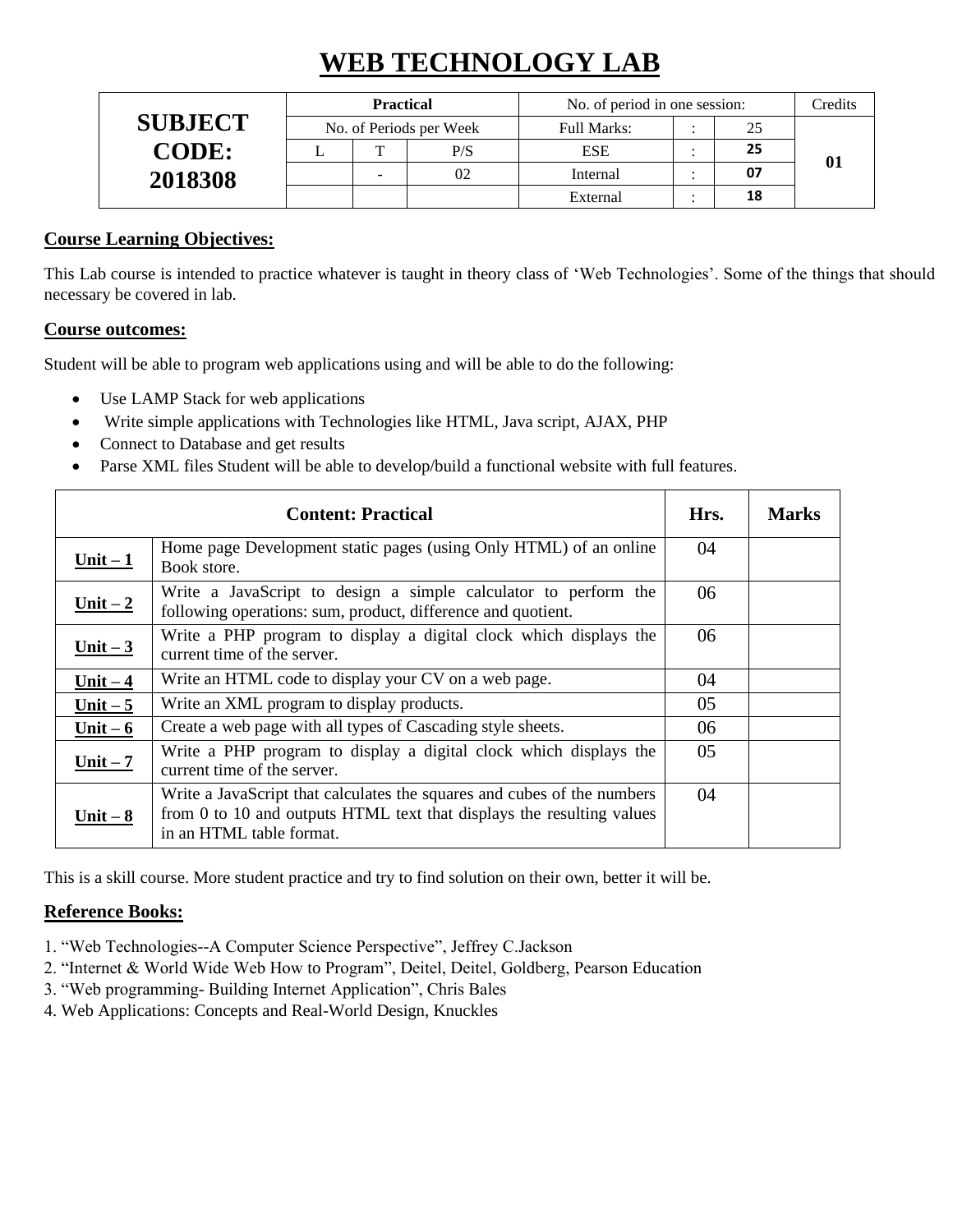## **Electronic Measurements and Instrumentation Lab**

## **(Electronics Engineering Group)**

|                     | <b>Theory</b>            | No of Periods in One Session: 26 | <b>Credits</b>    |    |    |
|---------------------|--------------------------|----------------------------------|-------------------|----|----|
| <b>Subject Code</b> |                          | <b>No. of Periods Per Week</b>   | <b>Full Marks</b> | 50 |    |
|                     | <br>m                    | P/S                              | <b>Internal</b>   | 15 |    |
| 2021309             | $\overline{\phantom{a}}$ | 04                               | <b>External</b>   | 35 | 02 |
|                     | ۰                        |                                  |                   |    |    |

#### **PRACTICALS/ EXERCISES**

| SI.<br>No. | <b>Practical Outcomes (Pros)</b>                                                                      | <b>Hrs</b> |
|------------|-------------------------------------------------------------------------------------------------------|------------|
| 1.         | Measure unknown inductance using following bridges (a) Anderson Bridge<br>(b) Maxwell Bridge          | 04         |
| 2.         | Measure Low resistance by Kelvin's Double Bridge                                                      | 02         |
| 3.         | Calibrate an ammeter using DC slide wire potentiometer                                                | 02         |
| 4.         | Calibrate a voltmeter using Crompton potentiometer                                                    | 02         |
| 5.         | Measure low resistance by Crompton potentiometer                                                      | 02         |
| 6.         | Calibrate a single-phase energy meter by phantom loading                                              | 02         |
| 7.         | Study the working of Q-meter and measure Q of coils                                                   | 02         |
| 8          | Study working and applications of (i) C.R.O. (ii) Digital Storage<br>C.R.O. & (ii) C.R.O. Probes      | 02         |
| 9          | Measurement of displacement with the help of LVDT                                                     | 02         |
| 10         | Draw the characteristics of the following temperature transducers (a) RTD (Pt-<br>100) (b) Thermistor | 04         |
| 11         | Measurement of strain/force with the help of strain gauge load cell                                   | 02         |
|            | Total=                                                                                                | 26         |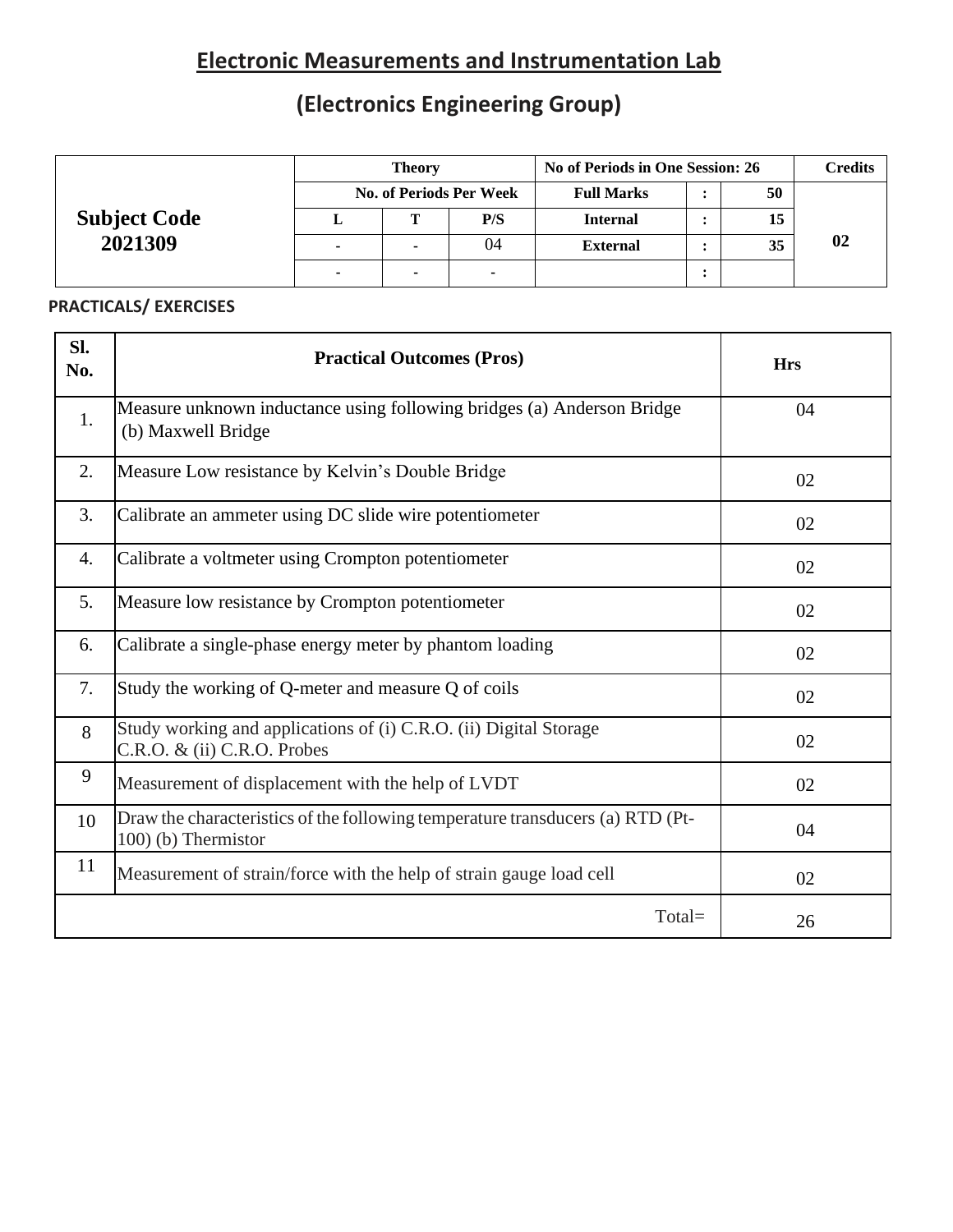## **Digital Electronics Lab (Electronics Engineering Group)**

|                     | <b>Theory</b> |  |                                | No of Periods in One Session : 30 | <b>Credits</b> |    |
|---------------------|---------------|--|--------------------------------|-----------------------------------|----------------|----|
|                     |               |  | <b>No. of Periods Per Week</b> | <b>Full Marks</b>                 | 25             |    |
| <b>Subject Code</b> |               |  | P/S                            | <b>Internal</b>                   | 07             |    |
| 2021310             |               |  | 02                             | <b>External</b>                   | 18             | 01 |
|                     |               |  |                                |                                   |                |    |

### **PRACTICALS/ EXERCISES**

| S. No. | <b>Practical Outcomes (PrOs)</b>                                                                                            |    |
|--------|-----------------------------------------------------------------------------------------------------------------------------|----|
| 1.     | To verify the truth tables for all logic fates - NOT OR AND NAND NOR XOR<br>XNOR using CMOS Logic gates and TTL Logic Gates | 02 |
| 2.     | Implement and realize Boolean Expressions with Logic Gates                                                                  | 02 |
| 3.     | Implement Half Adder, Full Adder, Half Subtractor, Full Subtractor using ICs                                                | 02 |
| 4.     | Implement parallel and serial full-adder using ICs                                                                          | 02 |
| 5.     | Design and development of Multiplexer and De-multiplexer<br>using multiplexer<br><b>ICs</b>                                 | 02 |
| 6.     | Verification of the function of SR,D, JK and T Flip Flops                                                                   | 02 |
| 7.     | Design controlled shift registers                                                                                           | 02 |
| 8.     | Construct a Single digit Decade Counter (0-9) with 7 segment display                                                        | 03 |
| 9.     | To design a programmable Up-Down Counter with a 7-segment display.                                                          | 03 |
| 10.    | Study of different memory ICs                                                                                               | 02 |
| 11     | Study Digital- to – Analog and Analog to Digital Converters                                                                 | 02 |
| 12     | Simulate in Software (such as PSpice) an Analog to Digital Converter                                                        | 03 |
| 13     | Simulate in Software (such as PSpice) an Analog to Digital Converter                                                        | 03 |
|        | Total=                                                                                                                      | 30 |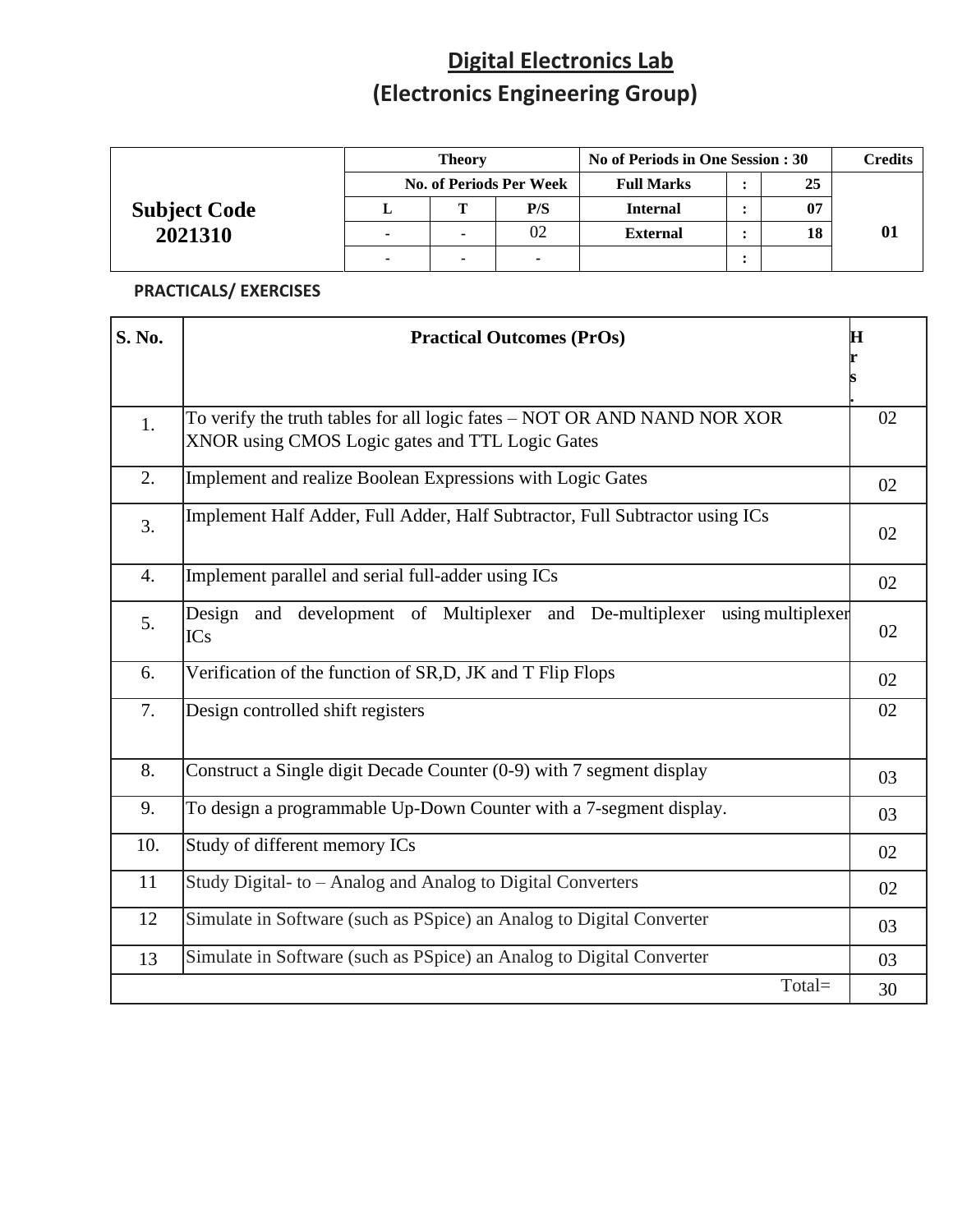### **PYTHON (Term Work)**

|                     |                         | <b>Term Work</b> |             |                   | Credits |    |
|---------------------|-------------------------|------------------|-------------|-------------------|---------|----|
| <b>Subject Code</b> | No. of Periods Per Week |                  |             | <b>Full Marks</b> | 25      |    |
| 2018311             |                         |                  | <b>P/TW</b> |                   |         | 01 |
|                     |                         |                  | 02          | <b>Internal</b>   | 07      |    |
|                     |                         |                  |             | <b>External</b>   | 18      |    |

|             | <b>CONTENTS: Practical</b>                                                                                                                                                             | Hrs. | Marks |
|-------------|----------------------------------------------------------------------------------------------------------------------------------------------------------------------------------------|------|-------|
| $UNIT - 01$ | Write a program to demonstrate basic data type in python.                                                                                                                              |      |       |
| $UNIT - 02$ | Write a program to compute distance between two points taking<br>input from the user (Pythagorean Theorem)                                                                             |      |       |
| $UNIT - 03$ | Write a python program Using for loop, write a program that prints<br>out the decimal equivalent of $1+\frac{1}{2}+\frac{1}{3}1/n$                                                     |      |       |
| $UNIT - 04$ | Write a Python program to find first n prime numbers.<br>Write a program to demonstrate list and tuple in python.                                                                      |      |       |
| $UNIT - 05$ | Write a program using a for loop that loops over a sequence.<br>Write a program using a while loop that asks the user for a number<br>and prints a countdown from that number to zero. |      |       |
| $UNIT - 06$ | Write a Python Program to add matrices.<br>Write a Python program to multiply matrices.                                                                                                |      |       |
| $UNIT - 07$ | Write a Python program tocheck if a string is palindrome or not.                                                                                                                       |      |       |
| $UNIT - 08$ | Write a Python program to Extract Unique values dictionary values                                                                                                                      |      |       |
| $UNIT - 09$ | Write a Python program to read file word by word<br>Write a Python program to Get number of characters, words.                                                                         |      |       |
| $UNIT - 10$ | Write a Python program for Linear Search                                                                                                                                               |      |       |

**References Books:**

- 1. Taming Python by Programming, Jeeva Jose, Khanna Publishing House
- 2. Starting Out with Python, Tony Gaddis, Pearson
- 3. Core Python Programming, Wesley J. Chun, Prentice Hall
- 4. Python Programming: Using Problem Solving Approach, Reema Thareja, Oxford

University

5. Introduction to Computation and Programming Using Python. John V. Gut tag, MIT

Press.